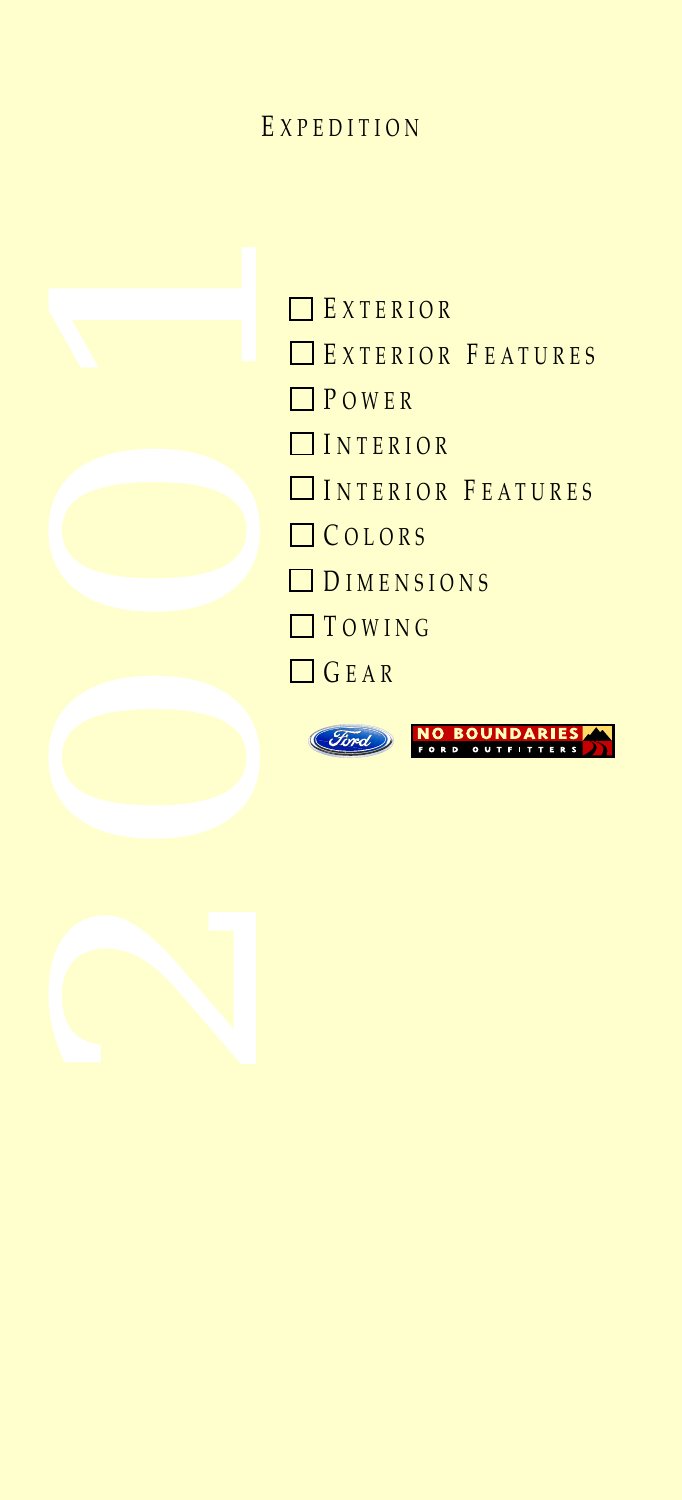<span id="page-1-0"></span>

#### T HE END OF THE TRAIL IS WHERE THE REAL ADVENTURE BEGINS.

There are better things to flow with than traffic, and Expedition is how you can get to them. Expedition has the capacity you need—it'll tow up to 8,100 pounds (properly equipped) and seat up to nine. Expedition is also equipped to help keep you safe and secure, with features that include four-wheel ABS, Second Generation driver and front passenger airbags all standard (and available front seat side airbags).



- When you're heading down ROCKY ROAD
	- the two-track, it's a good thing
	- the protective, optional skid
	- plate package (4x4 only) is
	- there to help shield the transfer case from things that go bump.
	- The available Class IV Trailer Tow
- Group provides over four tons of TONS OF PULL
- towing potential (requires  $\overline{0}$
- aftermarket weight distributing  $0 N S$ 
	- equipment for loads over
- 5000 lbs).

R O C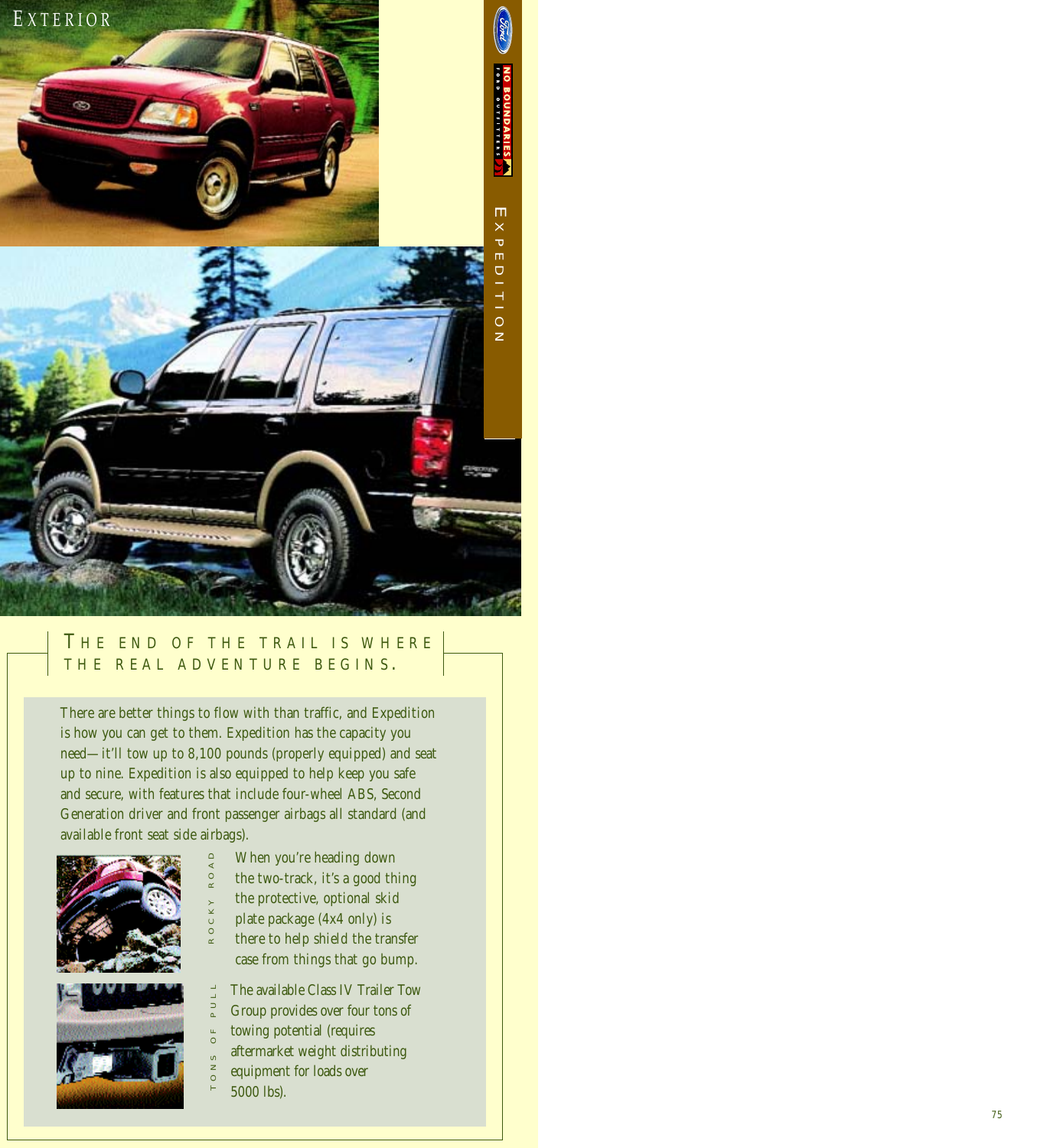# <span id="page-2-0"></span>EXTERIOR FEATURES

| EXTERIOR FEATURES                                                                                                                                                                                                                                                                                           | XLT       | <b>EDDIE</b><br><b>BAUER</b> |
|-------------------------------------------------------------------------------------------------------------------------------------------------------------------------------------------------------------------------------------------------------------------------------------------------------------|-----------|------------------------------|
| Running Boards - Illuminated Black                                                                                                                                                                                                                                                                          | 0         |                              |
| Running Boards - Illuminated Arizona Beige                                                                                                                                                                                                                                                                  |           | S                            |
| Dual Fold-Away Power Mirrors                                                                                                                                                                                                                                                                                | S         |                              |
| Dual Fold-Away Power/Heated Signal Memory Mirrors                                                                                                                                                                                                                                                           |           | S                            |
| Fog Lamps                                                                                                                                                                                                                                                                                                   |           | S                            |
| Solar-Tinted Glass                                                                                                                                                                                                                                                                                          | S         | S                            |
| Privacy Glass                                                                                                                                                                                                                                                                                               | S         | S                            |
| Liftgate - w/Flip-Up Glass                                                                                                                                                                                                                                                                                  | S         | S                            |
| Wipers - Rear Intermittent/Washer/Defroster                                                                                                                                                                                                                                                                 | S         | S                            |
| Wipers - Front Speed Sensitive, Intermittent                                                                                                                                                                                                                                                                |           | S                            |
| Power Rear Quarter Windows                                                                                                                                                                                                                                                                                  |           | S                            |
| Front Tow Hooks (4x4 only)                                                                                                                                                                                                                                                                                  | S         | S                            |
| Reverse Sensing System                                                                                                                                                                                                                                                                                      | 0         | 0                            |
| Wheels (4) - 16" Styled Steel                                                                                                                                                                                                                                                                               | S         |                              |
| Wheels (4) - 16" Cast Aluminum (incl. in Comfort and Convenience Group)                                                                                                                                                                                                                                     | 0         |                              |
| Wheels (4) - 17" Chrome Steel (4x4 only)                                                                                                                                                                                                                                                                    |           | S                            |
| Wheels (4) - 17" 10-spoke Cast Aluminum (w/Prem. Sport Appearance Group)                                                                                                                                                                                                                                    | O         |                              |
| Spare Steel Wheel w/Matching Road Tire                                                                                                                                                                                                                                                                      | S         | S                            |
| Stainless Steel Exhaust                                                                                                                                                                                                                                                                                     | S         | S                            |
| Fuel Tank - 26 Gallon (4x2)                                                                                                                                                                                                                                                                                 | S         | S                            |
| Fuel Tank - 30 Gallon (4x4)                                                                                                                                                                                                                                                                                 | S         | S                            |
| Color-Keyed Bodyside Moldings                                                                                                                                                                                                                                                                               |           | S                            |
| <b>FEATURES</b><br>PERFORMANCE                                                                                                                                                                                                                                                                              |           |                              |
| 4.6L SOHC V8 w/Automatic OD Transmission                                                                                                                                                                                                                                                                    | S         | S                            |
| 5.4L SEFI V8 w/Automatic OD Transmission                                                                                                                                                                                                                                                                    | 0         | S <sup>(3)</sup>             |
| California Emissions System                                                                                                                                                                                                                                                                                 | 0         | 0                            |
| Skid Plate Package (4x4 only)                                                                                                                                                                                                                                                                               | 0         | 0                            |
| 4x4 System - Control Trac® Shift-On-The-Fly                                                                                                                                                                                                                                                                 | 0         | 0                            |
| Front/Rear Stabilizer Bar                                                                                                                                                                                                                                                                                   | S         | S                            |
| Limited Slip Rear Axle                                                                                                                                                                                                                                                                                      | 0         | 0                            |
| Class IV Trailer Towing Group -<br>(Requires aftermarket weight distributing equipment over 5000 lbs)<br>Includes 7-Pin Trailer Wiring Harness, Class III Frame-Mounted<br>Hitch, Super Engine Cooling, Auxiliary Automatic Transmission<br>Oil Cooler, Rear Load Leveling (incl. 30 gal. fuel tank on 4x2) | 0         | 0                            |
| Four Corner Load Leveling Suspension (4x4)                                                                                                                                                                                                                                                                  | 0         | 0                            |
| Tires (5) - P255/70Rx16 BSW All-Season Tires                                                                                                                                                                                                                                                                | S         |                              |
| Tires (5) - P255/70Rx16 OWL All-Terrain Tires                                                                                                                                                                                                                                                               | $O^{(1)}$ |                              |
| Tires (5) - P265/70Rx17 OWL All-Terrain Tires (4X4)                                                                                                                                                                                                                                                         | $O^{(2)}$ | S                            |
| Tires (5) - P275/60Rx17 OWL All-Season Tires (4x2)                                                                                                                                                                                                                                                          | $O^{(3)}$ | S                            |
| SAFETY<br>& SECURITY FEATURES                                                                                                                                                                                                                                                                               |           |                              |
| Airbags - Driver and Right Front Passenger*                                                                                                                                                                                                                                                                 | S         | S                            |
| Airbags - Side Impact for Driver and Right Front Passenger*                                                                                                                                                                                                                                                 | 0         | 0                            |
| Child Safety Latches on Rear Doors                                                                                                                                                                                                                                                                          | S         | S                            |
| 4-Wheel Anti-Lock Braking System (power 4-wheel disc)                                                                                                                                                                                                                                                       | S         | S                            |
| SecuriLock™ Passive Anti-Theft System                                                                                                                                                                                                                                                                       | S         | S                            |
| Side Door Intrusion Beams                                                                                                                                                                                                                                                                                   | S         | S                            |
| Height Adjustable 3-point Lap/Shoulder Belts - all outboard passengers S                                                                                                                                                                                                                                    |           | S                            |
| Head Restraints - all outboard passengers                                                                                                                                                                                                                                                                   | S         | S                            |
| Keyless Entry Keypad                                                                                                                                                                                                                                                                                        | S         | S                            |
| Remote Keyless Entry System with 2 keyfobs and illuminated entry                                                                                                                                                                                                                                            | S         | S                            |
| Standard S<br>Optional O                                                                                                                                                                                                                                                                                    |           |                              |

(1) Included w/Comfort and Convenience Group. (2) Included w/XLT Premium Sport Appearance Group. (3) Standard on Eddie Bauer 4x4. Optional on Eddie Bauer 4x2.

\*Always wear your safety belt and secure children in the rear seat.

## I NTRODUCING THE OPTIONAL NO BOUNDARIES GROUP



The new optional No Boundaries Group. It's an exclusive option to the already great looking Expedition XLT. From the front, its chrome grille surround and fog lamps say it all. Bold. Clean. It virtually shouts that you're coming over the mountain. And for those standing on the side of the road as you make your way north, we've included special 17" five-spoke aluminum wheels, OWL tires, illuminated running boards, chrome (yes, more chrome) exterior mirrors, Black Clearcoat exterior, color-keyed body side moldings with bright inserts and body-colored wheel-lip moldings. All-in-all, it's an introduction Mother Nature won't soon forget.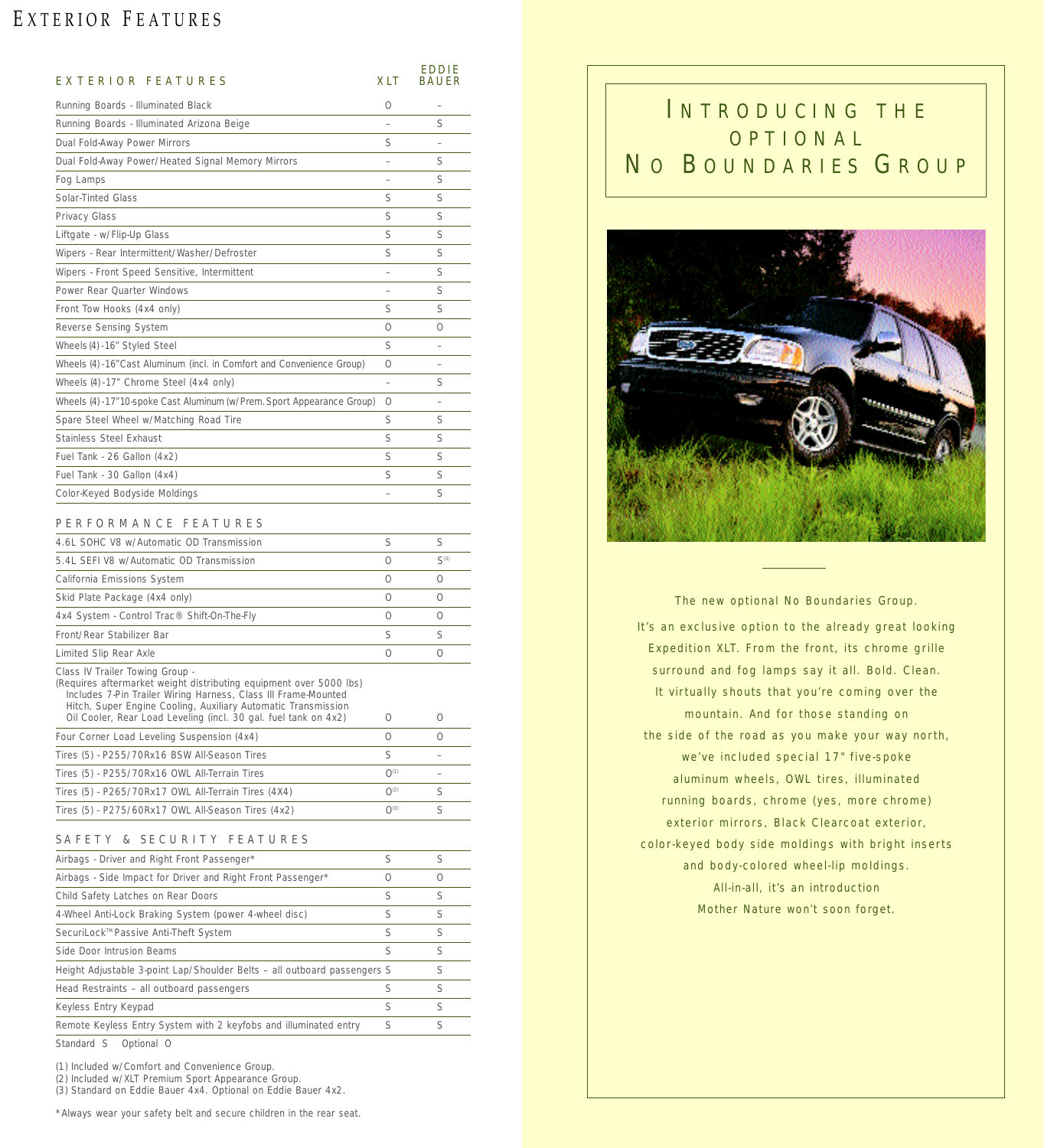# <span id="page-3-0"></span>P OWER AND C APABILITY



The Triton™ 5.4L SEFI V8 engine, standard on Eddie Bauer 4x4, generates 260 HP@4500 RPM. Triton is the first line of engines in the full-size SUV class to have a fail-safe cooling system that helps protect the engine from damage due to coolant loss. The Triton 4.6L SEFI V8, standard on XLT and Eddie Bauer 4x2, generates 240 HP@4750 RPM and 293 ft-lb of torque at 3500 RPM.



16" styled steel wheel P255/70Rx16 BSW A/S tire. Standard on XLT.



16" cast aluminum wheel P255/70Rx16 BSW A/S tire. Included in optional Comfort and Convenience Group.





- (A) 17" 10-spoke cast aluminum wheel. Available with XLT Premium Sport Appearance Group. (B) 17" 5-spoke aluminum wheel. Available with No Boundaries Group. (C) 17" chromed steel wheel. Standard on Eddie Bauer. P265/70Rx17 OWL All-Terrain tire (4x4)
	- P275/60Rx17 OWL All-Season tire (4x2).



#### E XPEDITION XLT

- Premium AM/FM stereo, cassette, with four premium speakers
- 4-wheel anti-lock disc brakes
- Coat hooks, second row (2) and cargo area (2)
- Automatic tow-haul system
- Front speed-sensitive windshield wipers
- Color-keyed moldings with bright insert
- First row: 40/60 cloth split

bench seat with manual driver lumbar support

- Second row: power 60/40 cloth split bench seat with center armrest/ cupholders, recline and folding features
- Third row: removable fold/tip/ stow bench seat with roller system
- 16" styled steel wheels
- Keyless entry keypad



#### EXPEDITION EDDIE BAUER

- 17" chrome steel wheels
- Front speed-sensitive windshield wipers
- Five power points
- Color-keyed bodyside moldings
- Mach® Audio System with premium AM/FM stereo/cassette
- 6-disc radio-controlled CD changer
- Rear audio controls (includes partitioned audio feature)
- Memory feature (driver's seat, exterior mirrors, power adjustable pedals)
- Leather-trimmed front Captain's Chairs (power driver's seat)
- 6-way power driver's seat
- Manual lumbar support front seats
- Center floor console
- Power signal heated mirrors with memory
- Dual illuminated visor mirrors
- Illuminated running boards
- Overhead console
- Auto-dimming electrochromic day/night mirror
- Aux. rear heat and air conditioning
- Power flip-out rear 1/4 windows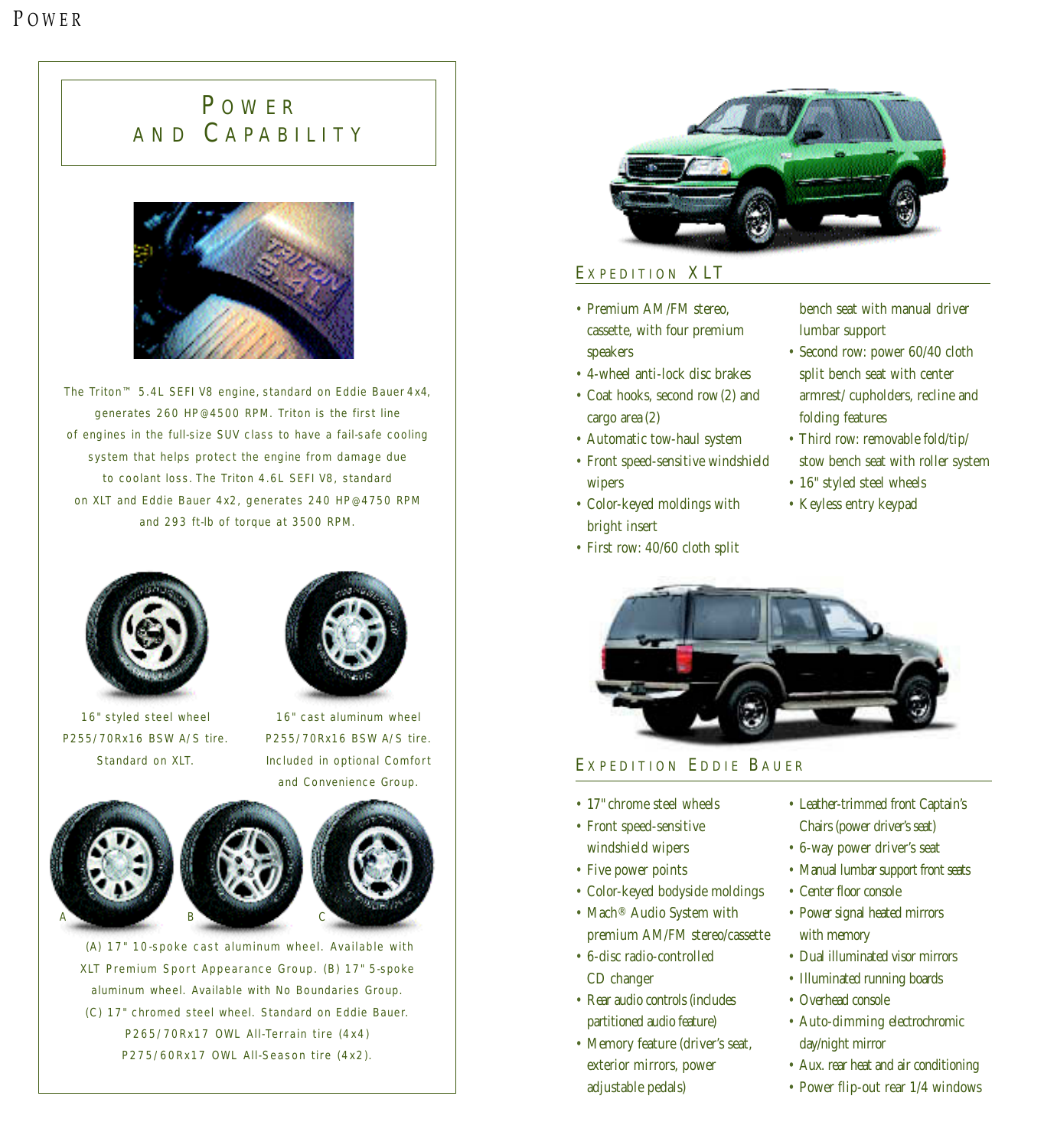<span id="page-4-0"></span>

Expedition Eddie Bauer with Medium Parchment leathertrimmed Captain's Chairs in front and optional leather-trimmed second-row Captain's Chairs. Shown with optional equipment.

Expedition XLT instrument panel in Medium Graphite (Below). Shown with Premium Sport Appearance Group and other optional equipment.





(Below) Expedition XLT shown with optional equipment including the Premium Sport Appearance Group's Dark Graphite Sport-woven cloth seats.

#### WE THOUGHT OF EVERYTHING. AND THEN PUT IT IN HERE.



MACH<sup>®</sup>Audio System, standard on Eddie Bauer, provides 290 watts of power, seven speakers and speed-sensitive volume. Optional radio-controlled CD changer (shown).

It takes a generous interior to offer not just the lap of luxury, but seven of them. The Expedition Eddie Bauer interior is almost generous to a fault, with available heated power front seats. Optional Captain's Chairs in the second row. Standard electronic automatic temperature control. Rear auxiliary heater/air conditioner (for the many passengers behind the front row). Power flip-out rear windows (ditto). Cupholders for every seat. If you want everything, Expedition is really something.



The power moonroof gives Expedition an open-air feel, and includes a full shade. Optional on Eddie Bauer and XL T (requires Premium Sport Appearance Group).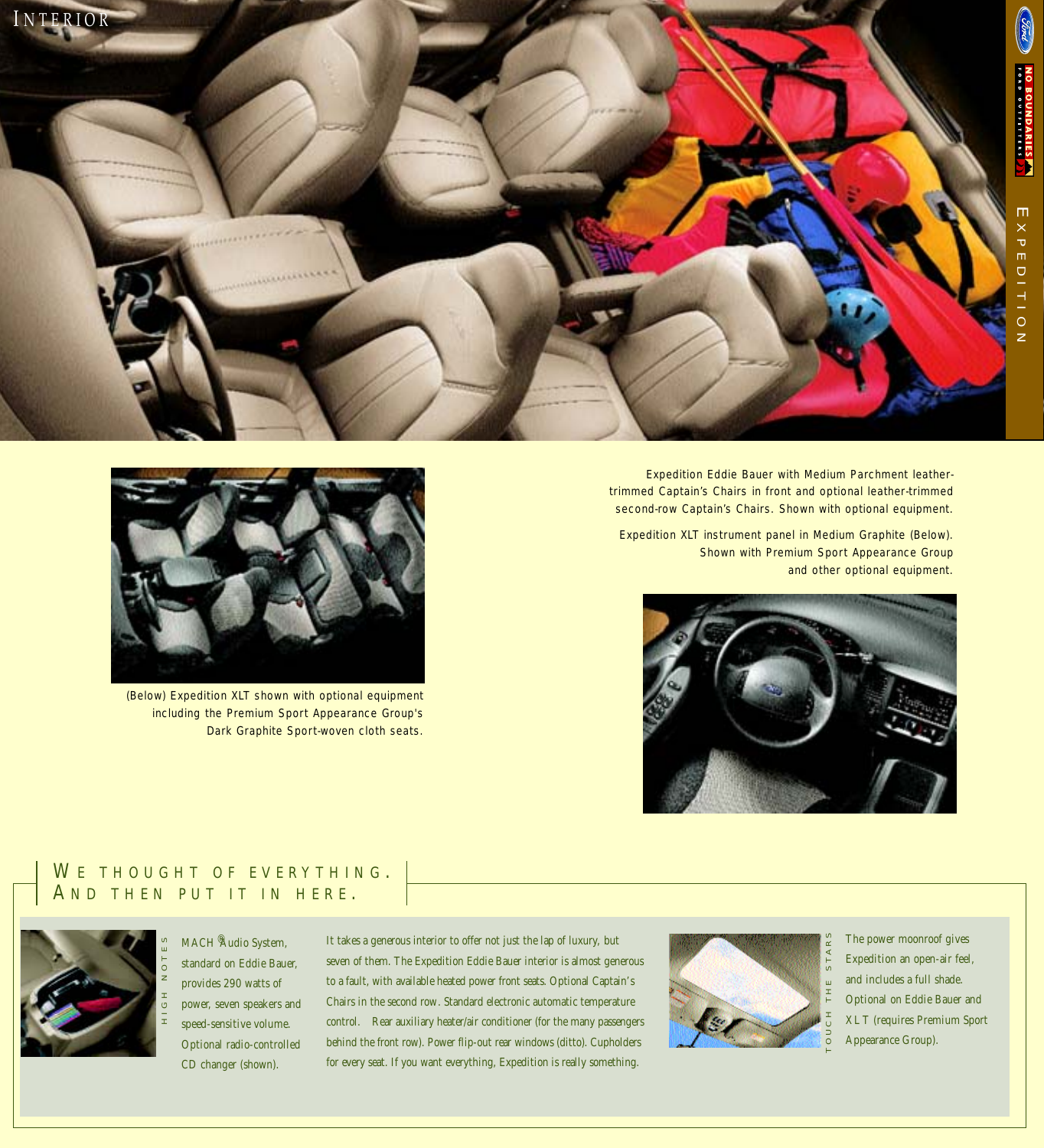# <span id="page-5-0"></span>INTERIOR FEATURES

| INTERIOR                                                                                                                                                                                                                                                                                                                                                                                | XLT | <b>EDDIE</b><br><b>BAUER</b> |
|-----------------------------------------------------------------------------------------------------------------------------------------------------------------------------------------------------------------------------------------------------------------------------------------------------------------------------------------------------------------------------------------|-----|------------------------------|
| Air Conditioning - Manual                                                                                                                                                                                                                                                                                                                                                               | S   |                              |
| Air Conditioning - Electronic Automatic Temp. Control<br>w/ Auxiliary A/C and Heat (rear)                                                                                                                                                                                                                                                                                               |     | S                            |
| Power Locks                                                                                                                                                                                                                                                                                                                                                                             | S   | S                            |
| Speed Control                                                                                                                                                                                                                                                                                                                                                                           | S   | S                            |
| Tilt Steering Wheel (Leather-wrapped with Eddie Bauer)                                                                                                                                                                                                                                                                                                                                  | S   | S                            |
| Homelink <sup>®</sup>                                                                                                                                                                                                                                                                                                                                                                   |     | S                            |
| Two Programmable Memory Positions -<br>Driver's Seat, Outside Mirrors, Pedals                                                                                                                                                                                                                                                                                                           |     | S                            |
| Floor Console - Floor Storage, Coin Holder, Rear Passenger<br>Radio and Auxiliary A/C Controls, Rear Powerpoint<br>Headphone Jacks, Tissue Holder, Front Floor<br>w/Cupholders (2) and Soft Padded Leather Cover                                                                                                                                                                        |     | S                            |
| Overhead Console - Map Lights, Sunglass Holder, Garage<br>Door Holder, Power Rear Quarter Window Switch, Electronic<br>Display w/DTE, Avg. Fuel Economy and Compass                                                                                                                                                                                                                     |     | S                            |
| Premium AM/FM Stereo/Cassette; 4 Premium Speakers                                                                                                                                                                                                                                                                                                                                       | S   |                              |
| MACH <sup>®</sup> Audio System with Premium AM/FM Stereo/Cassette;<br>7 Premium Speakers                                                                                                                                                                                                                                                                                                |     | S                            |
| 6-Disc Radio-Controlled CD Changer                                                                                                                                                                                                                                                                                                                                                      |     | S                            |
| Partitioned Audio (XLT requires Comfort and Convenience Group)                                                                                                                                                                                                                                                                                                                          | Ω   | S                            |
| Floor Mats, Front and Rear                                                                                                                                                                                                                                                                                                                                                              | S   | S                            |
| Seats - Cloth 40/60 Power Driver Split Bench<br>w/Driver and Passenger Manual Lumbar                                                                                                                                                                                                                                                                                                    | S   |                              |
| Captain's Chairs w/Leather-trim w/6-way Power Drivers,<br>Driver and Passenger Manual Lumbar, Driver Memory Seat                                                                                                                                                                                                                                                                        |     | S                            |
| Second Row 60/40 Split Cloth Bench w/Center Armrest,<br>Cupholders, Reclining and Fold-Flat (Leather-trim w/Eddie Bauer)                                                                                                                                                                                                                                                                | S   | S                            |
| Second-Row Leather-trimmed Captain's Chairs w/Recline and<br>Fold-Flat Feature                                                                                                                                                                                                                                                                                                          |     | 0                            |
| Third-Row Removable Fold/tip/stow Bench<br>Seat w/Seat Roller System (vinyl w/Eddie Bauer)                                                                                                                                                                                                                                                                                              | S   | S                            |
| Heated Seats (Driver/Front Passenger)                                                                                                                                                                                                                                                                                                                                                   |     | S                            |
| Power Adjustable Pedals                                                                                                                                                                                                                                                                                                                                                                 | S   | S                            |
| Rear Seat Entertainment System                                                                                                                                                                                                                                                                                                                                                          |     |                              |
| Power Moonroof (XLT requires PSA Group)                                                                                                                                                                                                                                                                                                                                                 | 0   | 0                            |
| Keyless Entry Pad                                                                                                                                                                                                                                                                                                                                                                       | S   | S                            |
| Cargo Area Tie-Downs                                                                                                                                                                                                                                                                                                                                                                    | S   | S                            |
| Analog Instrumentation: Voltmeter, Oil Pressure, Water Temperature<br>Speedometer, Odometer, Tachometer and Fuel Gauge                                                                                                                                                                                                                                                                  | S   | S                            |
| Power Windows w/One Touch Down Driver's Side                                                                                                                                                                                                                                                                                                                                            | S   | S                            |
| Auxiliary Visors                                                                                                                                                                                                                                                                                                                                                                        | S   | S                            |
| Comfort & Convenience Group<br>Captain's Chairs w/Floor Console, 6-Way Power Drivers<br>Seat, Manual Driver/Pass. Lumbar, Auxiliary Heater/AC<br>(Rear), Dual Illuminated Visor Mirrors, Electrochromic<br>Mirror, Illuminated Running Boards, Overhead Console,<br>Power Heated Mirrors, (4) - 16" Cast Aluminum Wheels,<br>(5) - P255/70Rx16 OWL All-Terrain Tires, Partitioned Audio | 0   | S                            |
| Premium Sport Appearance (PSA) Group<br>Sport Woven Dark Graphite Cloth Captain's Chairs, Accent<br>Color Front Bumper, Grille, Door Moldings, Fog Lamps,<br>Skid Plate Pkg (4x4), Step Bar, (4) - 17" 10-Spoke Cast<br>Aluminum Wheels, (5) - P275/60Rx17 All-Season Tires (4x2),<br>(5) - P265/70Rx17 OWL All-Terrain Tires (4x4)<br>(Requires Comfort & Convenience Group)           | 0   |                              |
| Standard S<br>Optional O                                                                                                                                                                                                                                                                                                                                                                |     |                              |

Following publication of the catalog, certain changes in standard equipment, options and the like, or product delays, may have occurred which would not be included in these pages. Your Ford Dealer is your best source for<br>up-to-date information. Ford Division reserves the right to change product specifications at any time without<br>i

# I NTERIOR **OUTFITTING**



Standard power adjustable pedals system puts the brake and accelerator pedal where they're comfortable for you.



The all-new Rear Seat Entertainment System adds excitement to the long adventures for your back seat passengers. It includes a fold-down 6.8" LCD monitor, VHS player and two infra-red wireless headphones. Optional on Eddie Bauer.



For enhanced protection in side impacts, opt for front seat side airbags. And remember, always wear your safety belt and secure children in the rear seat.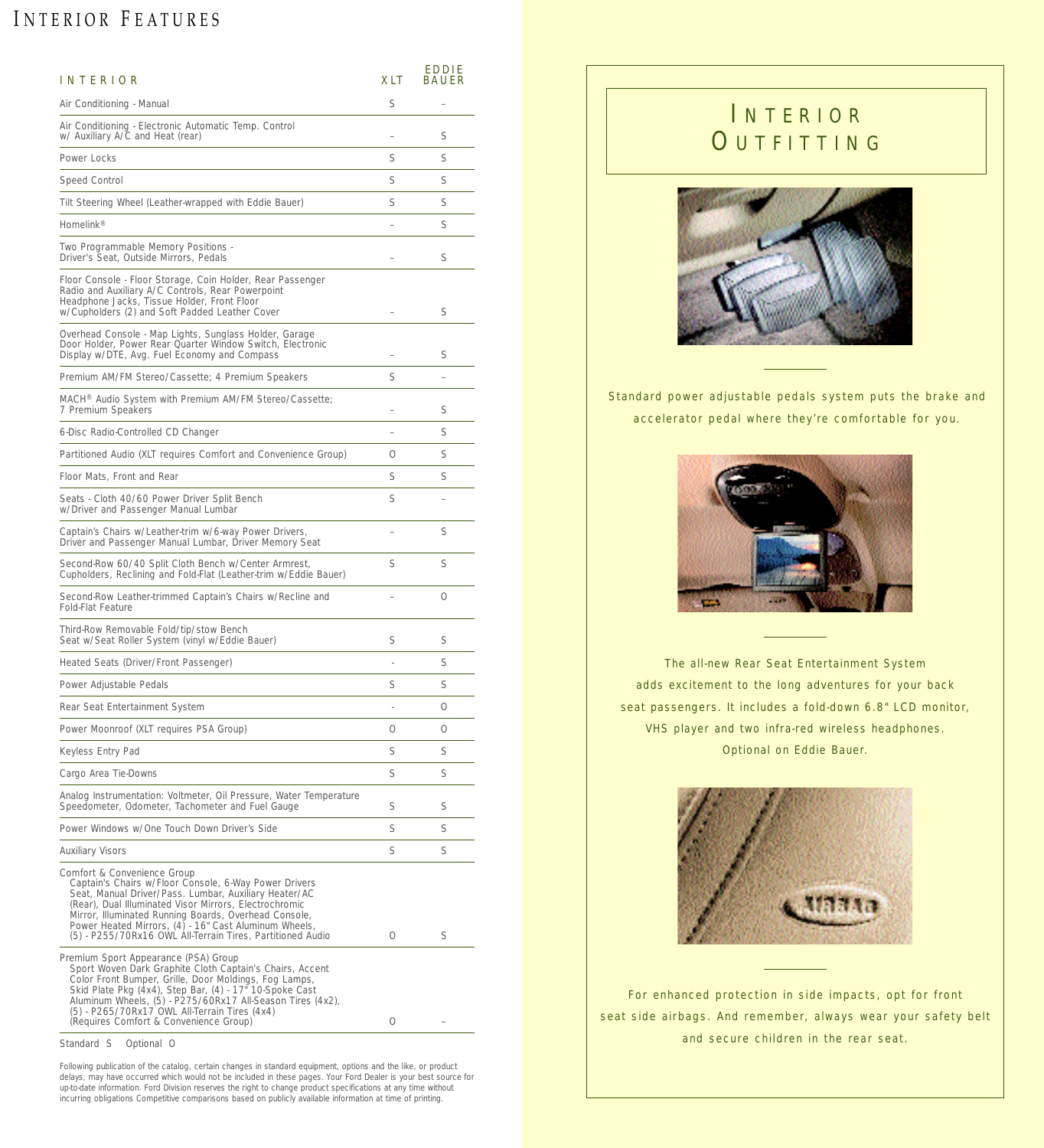## <span id="page-6-0"></span>I NTERIOR F EATURES

| COLOR AND TRIM                                                   | Dark      | Medium   | Medium    |
|------------------------------------------------------------------|-----------|----------|-----------|
| XLT                                                              | Graphite  | Graphite | Parchment |
| <b>Black Clearcoat</b>                                           |           |          |           |
| Arizona Beige Clearcoat Metallic                                 |           |          |           |
| Estate Green Clearcoat Metallic                                  |           |          | ●         |
| Dark Highland Green Clearcoat Metallic                           |           |          |           |
| Deep Wedgewood Blue Clearcoat Metallic                           | $\bullet$ |          |           |
| Dark Toreador Red Clearcoat Metallic                             | ●         |          |           |
| Medium Wedgewood Blue Clearcoat Metallic                         |           |          |           |
| Oxford White Clearcoat                                           | ٠         | ٠        | ●         |
| Silver Clearcoat Metallic                                        |           | æ        |           |
| XLT PREMIUM SPORT APPEARANCE GROUP<br>Laser Red Tinted Clearcoat |           |          |           |
| <b>Black Clearcoat</b>                                           |           |          |           |
| Silver Clearcoat Metallic                                        |           | ●        |           |
| Oxford White Clearcoat                                           |           |          |           |
| EDDIE BAUER<br>Laser Red Tinted Clearcoat                        |           |          |           |
| Dark Toreador Red Clearcoat Metallic                             |           |          |           |
| Medium Wedgewood Blue Clearcoat Metallic                         |           | æ        |           |
| Estate Green Clearcoat Metallic                                  |           |          | a         |
| <b>Black Clearcoat</b>                                           |           |          |           |
| Oxford White Clearcoat                                           |           |          |           |

Vehicles shown may include optional equipment.



Front cloth Captain's Chairs in Medium Graphite (shown), Dark Graphite Sportwoven cloth or Medium Parchment, available on XLT.



Front leather-trimmed Captain's Chairs in Medium Parchment (shown) or Medium Graphite, standard on Eddie Bauer, available on XLT.

# C OLORS





Laser Red Tinted Clearcoat Estate Green Clearcoat Metallic Black Clearcoat Silver Clearcoat Metallic Arizona Beige Clearcoat Metallic Deep Wedgewood Blue Clearcoat Metallic Oxford White Clearcoat Dark Toreador Red Clearcoat Metallic Dark Highland Green Clearcoat Metallic Medium Wedgewood Blue Clearcoat Metallic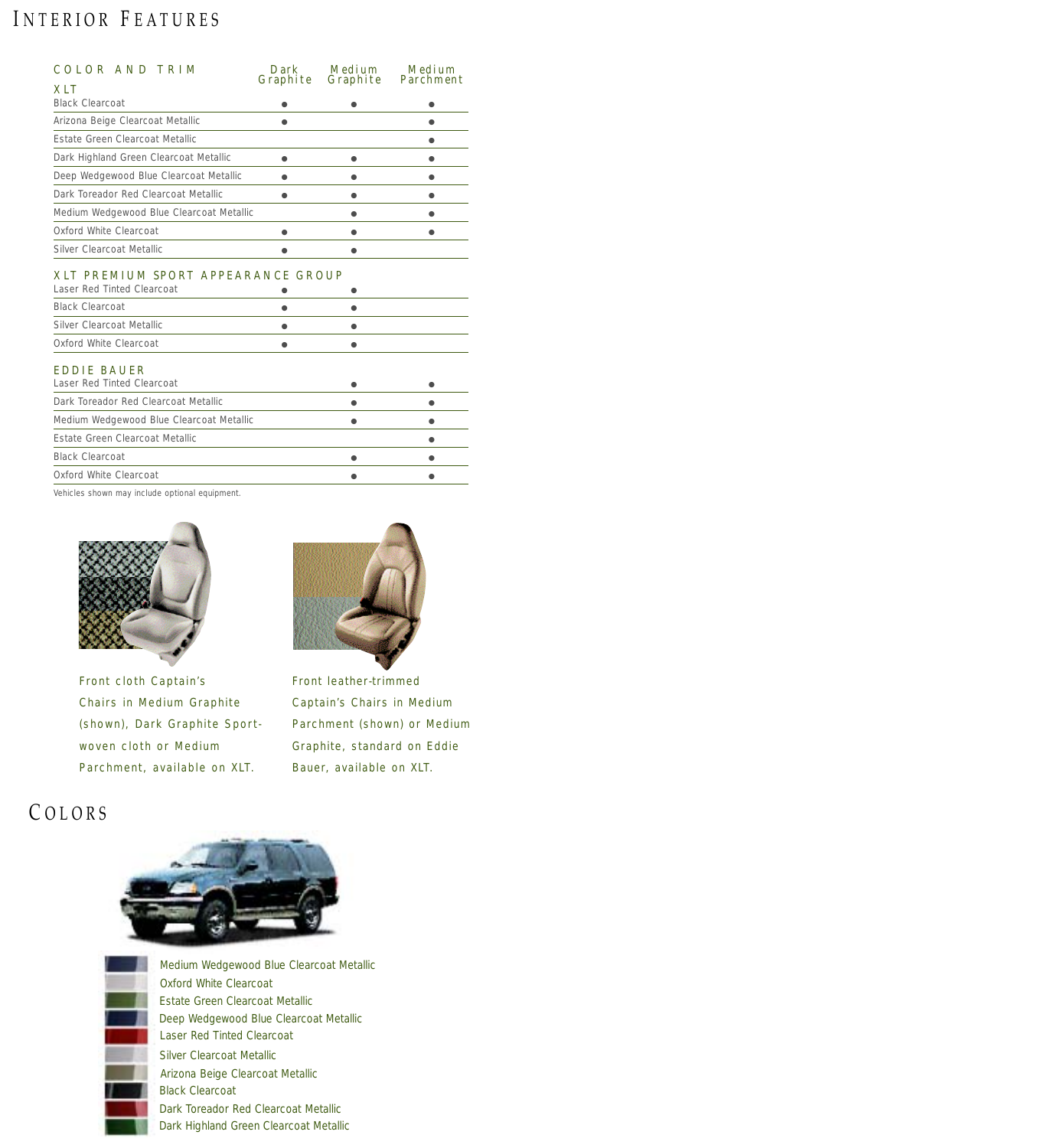## <span id="page-7-0"></span>D IMENSIONS

| EXTERIOR DIMENSIONS                                         |       | EXPEDITION                                                       |  |
|-------------------------------------------------------------|-------|------------------------------------------------------------------|--|
|                                                             |       | $4 \times 2$ • $4 \times 4$                                      |  |
| A<br><b>Overall Length</b>                                  |       | 204.6"                                                           |  |
| Wheelbase<br>B                                              |       | 119.0"                                                           |  |
| $\mathsf C$<br>Overhang                                     | front | 38.7"                                                            |  |
| D                                                           | rear  | 46.9"                                                            |  |
| E<br><b>Overall Width</b>                                   |       | 78.6"                                                            |  |
| F<br>Height (empty, includes roof<br>rack where applicable) |       | 74.3" • 76.6"                                                    |  |
| $\mathsf{G}$<br>Ground Clearance (empty)                    |       | 8.5"                                                             |  |
| H <br>Load Floor Height (empty)                             |       | $33.4" \cdot 35.3"$                                              |  |
| Ramp Breakover Angle (empty)<br>T                           |       | $22.0$ $\cdot$<br>$22.5^{\circ}$                                 |  |
| J<br>Angle of Departure                                     |       | $19.0 \cdot 21.0$                                                |  |
| K<br>Angle of Approach                                      |       | $21.8$ $\cdot$ $26.8$                                            |  |
| Seating (maximum)                                           |       | 9                                                                |  |
|                                                             |       |                                                                  |  |
| INTERIOR DIMENSIONS                                         |       | EXPEDITION                                                       |  |
| FIRST ROW                                                   |       |                                                                  |  |
| Head room                                                   |       | 39.8"                                                            |  |
| Shoulder room                                               |       | 63.9"                                                            |  |
| Hip room                                                    |       | 61.5"                                                            |  |
| Leg room                                                    |       | 40.9"                                                            |  |
| SECOND ROW                                                  |       |                                                                  |  |
| Head room                                                   |       | 39.8"                                                            |  |
| Shoulder room                                               |       | 64.4"                                                            |  |
| Hip room                                                    |       | 62.3"                                                            |  |
| Leg room                                                    |       | 38.9"                                                            |  |
| THIRD ROW                                                   |       |                                                                  |  |
| Head room                                                   |       | 35.0"                                                            |  |
| Shoulder room                                               |       | 66.7"                                                            |  |
| Hip room                                                    |       |                                                                  |  |
| Leg room                                                    |       |                                                                  |  |
| Maximum cargo volume* (cu. ft.)                             |       | 110.7                                                            |  |
| Behind 2nd row (cu. ft.)                                    |       | 60.9                                                             |  |
| Behind 3rd row (cu. ft.)                                    |       | 20.5                                                             |  |
|                                                             |       | 11100 (Jun 98) Volume 6 method With 3rd row seats removed (where |  |

\* SAE J1100 (Jun 98) Volume 6 method. With 3rd row seats removed (where applicable) and 2nd row seats folded or flipped down.

#### INTERIOR SEATING/CARGO CONFIGURATIONS





A|Overall length measures from the rear bumper to the front bumper. |B| Wheelbase measures the distance between the centers of the front and rear wheels (or axle).  $|{\tt C}|$  Front overhang measures the distance from center of the front wheel (or axles) to front bumper.  $\mathsf{D}\mathsf{I}\,$  Rear overhang measures the distance from center of the rear wheel (or axle) to rear bumper.



Load floor height measures the distance from ground to H cargo floor. | || Ramp breakover angle measures the maximum angle of a rise that the vehicle can clear between its front and rear wheels.



 $E$  Overall width measures the widest point at the sides of the vehicle excluding mirrors.  $\lvert \mathsf{F} \rvert$  Height measures from the ground to the highest point on the roof of the empty vehicle.  $\lvert \mathsf{G} \rvert$  Ground clearance measures between the ground and the lowest point of the vehicle.



 $\overline{\mathsf{J}}$  Angle of departure measures the angle between the ground from the trailing edge of the rear bumper (or lowest rear component) to a tangent with the rear tire.  $\kappa$  Angle of approach measures the angle between the ground from the leading edge of the front bumper (or lowest front component) to a tangent with the front tire.